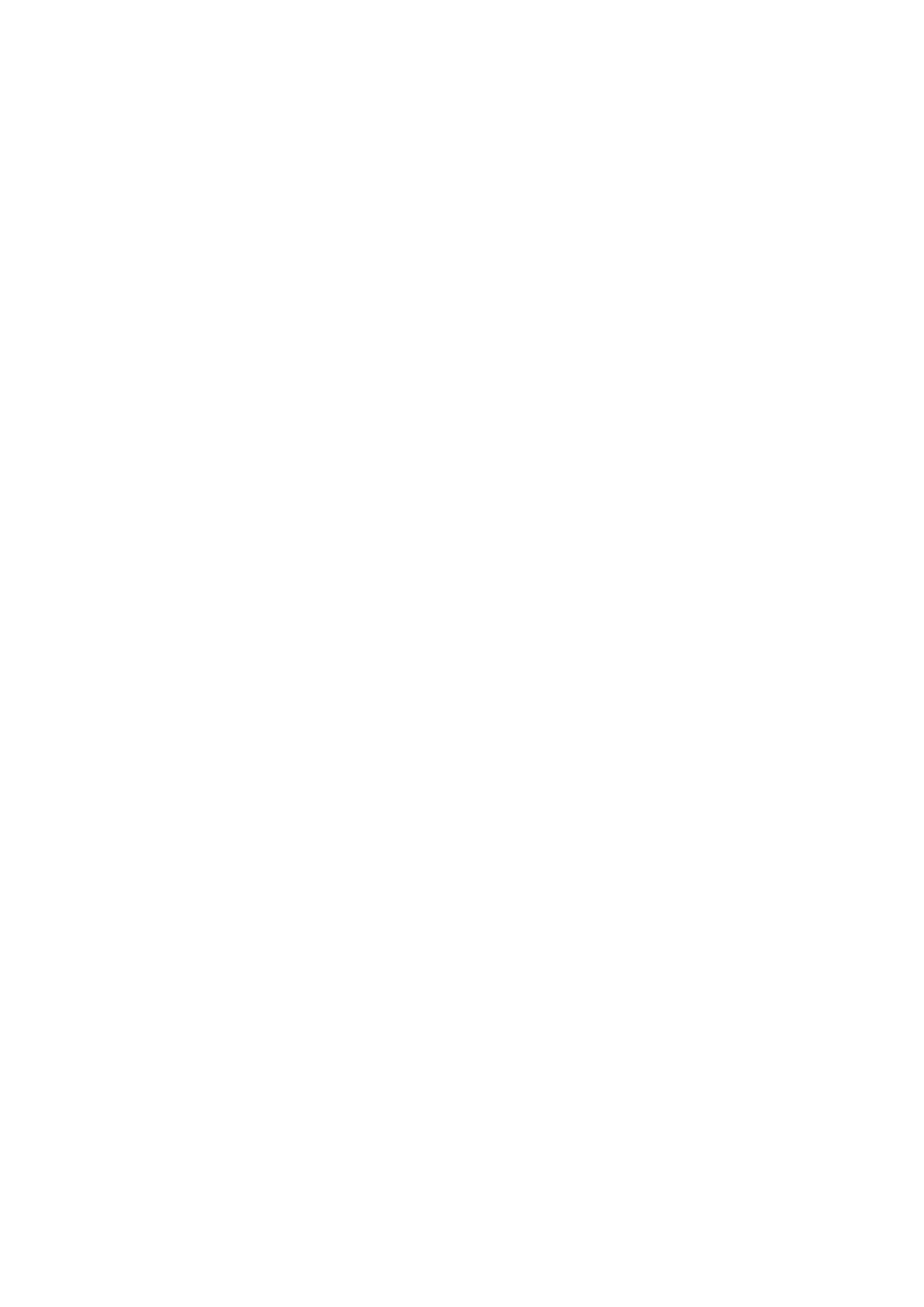# **2021/22 MID YEAR TREASURY MANAGEMENT REVIEW**

# **1 SUMMARY**

- 1.1 The purpose of the report is to provide an update of the Council's treasury management activity for the period 1 April 2021 to 30 September 2021 in accordance with the Council's Treasury Management Policy and good practice in treasury management.
- 1.2 It is recommended that the Review Committee notes the Council's treasury activities for the period ending 30 September 2021 and provides comments on the information in this report, before it is presented to Full Council on 7 December 2021.

#### **2 INTRODUCTION**

- 2.1 The Council has adopted CIPFA's Code of Practice on Treasury Management and a requirement of this is to produce a mid-year review looking at the Authority's performance in line with the strategy considered by this Committee on 2 February 2021.
- 2.2 The Council operates a balanced budget, which broadly means cash raised during the year will meet its cash expenditure. Part of the treasury management operation is to ensure this cash flow is adequately planned, with surplus monies being invested in low risk counterparties, providing adequate liquidity initially before considering optimising investment return.
- 2.3 The second main function of the treasury management service is the funding of the Council's capital plans. These capital plans provide a guide to the borrowing need of the Council, essentially the longer-term cash flow planning to ensure the Council can meet its capital spending liabilities.
- 2.4 Accordingly, treasury management is defined as:

"*The management of the local authority's investments and cash flows, its banking, money market and capital market transactions; the effective control of the risks associated with those activities; and the pursuit of optimum performance consistent with those risks*."

- 2.5 This mid-year report has been prepared in compliance with CIPFA's Code of Practice on Treasury Management, and covers the following:
	- An economic update for the 2021/22 financial year to 30 September 2021 (provided by our treasury advisers, Link Asset Services Ltd);
	- A review of the Treasury Management and Capital Strategy Statement and Annual Investment Strategy including:
		- o The Council's capital expenditure (and associated prudential indicators)
		- o A review of the Council's investment portfolio for 2021/22.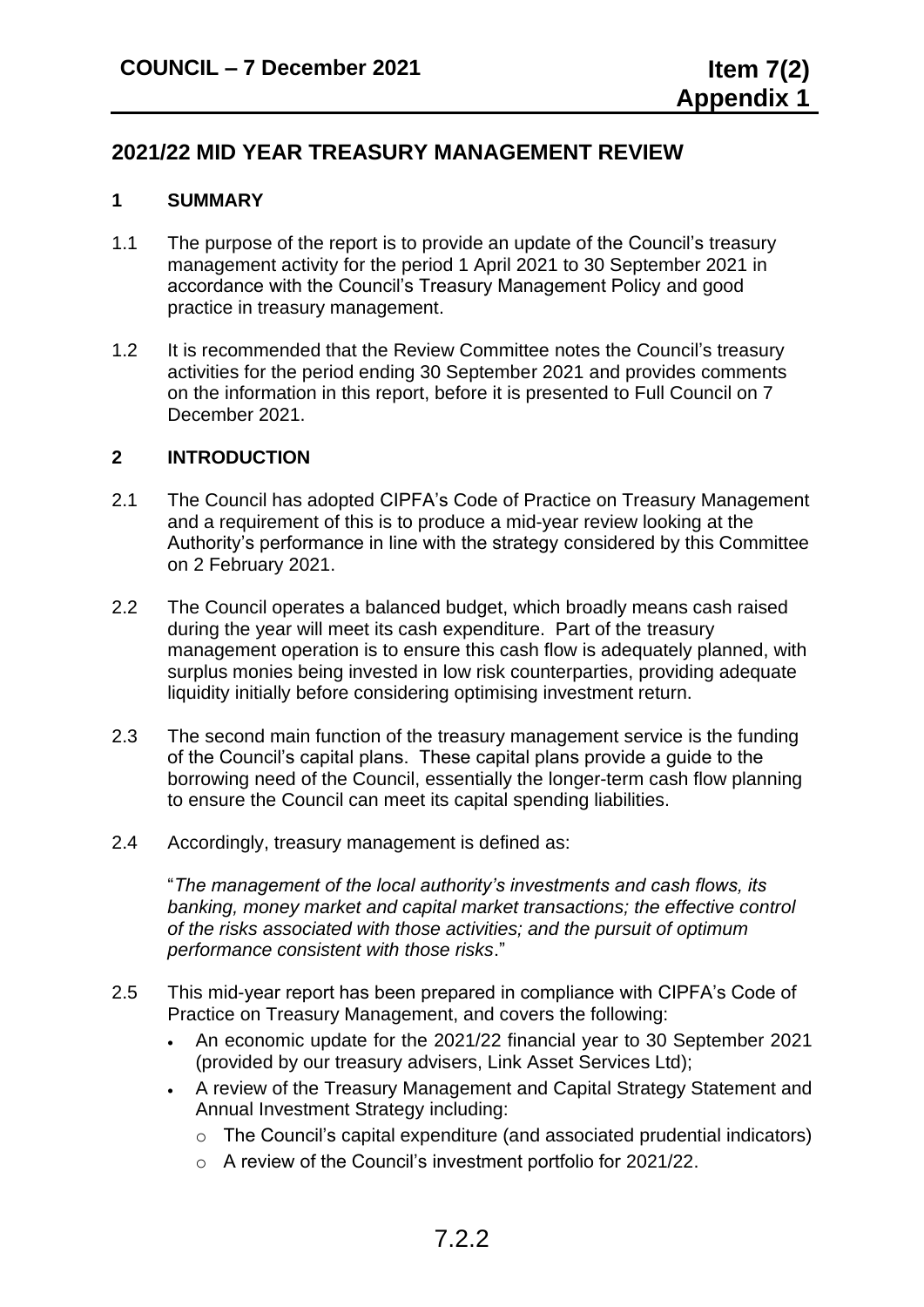- o A review of the Council's borrowing strategy for 2021/22.
- o A review of compliance with Treasury and Prudential Limits for 2021/22.

# **3 ECONOMIC UPDATE**

- 3.1 The Monetary Policy Committee (MPC) voted unanimously on 24 September 2021 to leave Bank Rate unchanged at 0.10% and made no changes to its programme of quantitative easing purchases due to finish by the end of this year. There was a major shift in the tone of the MPC, with an indication there had been a marked increase in concern that more recent increases in prices, particularly the increases in gas and electricity prices, are likely to lead to faster and higher inflation expectations and underlying wage growth. The MPC reaffirmed its commitment to its 2% inflation target in its statement; suggesting that its primary concern is about underlying price pressures in the economy. Financial markets are now pricing in a first increase in Bank Rate from 0.10% to 0.25% in February 2022, but this may not occur until May when the MPC would have further employment data up until February and a clearer understanding of the likely peak of inflation.
- 3.2 In the UK, COVID-19 vaccines boosted confidence in the economy during the summer of 2021 after a third wave in the spring. With household savings exceptionally high since the first lockdown in March 2020, there was plenty of pent-up demand for services in hard hit sectors like restaurants, travel and hotels. In the EU the slow role out of vaccines initially delayed economic recovery in early 2021 but the vaccination rate has picked up sharply since then. After a contraction in GDP of -0.3% in Q1, Q2 had strong growth of 2%, which is likely to continue into Q3, though some countries more dependent on tourism may struggle. Recent sharp increases in gas and electricity prices have increased overall inflationary pressures but the European Central Bank is likely to see these as being only transitory so is unlikely to raise rates for a considerable time.
- 3.3 Across the rest of the world growth was in recession in 2020 but recovered during 2021 before starting to lose momentum again more recently. Inflation has been rising due to increases in gas and electricity prices, shipping costs and supply shortages, although these should subside during 2022. It is likely that we are heading into a period of decreased globalisation which is likely to reduce world growth rates from those in prior decades. The pandemic and extreme weather events have been highly disruptive of extended worldwide supply chains and many western countries are experiencing difficulties in filling job vacancies. It is expected that these issues will be gradually resolved, but they are currently contributing to an upwards spike in inflation and shortages of materials and goods on shelves.
- 3.4 The latest Link Asset Service's forecast of Bank of England Base Rate and PWLB rates are shown in the tables below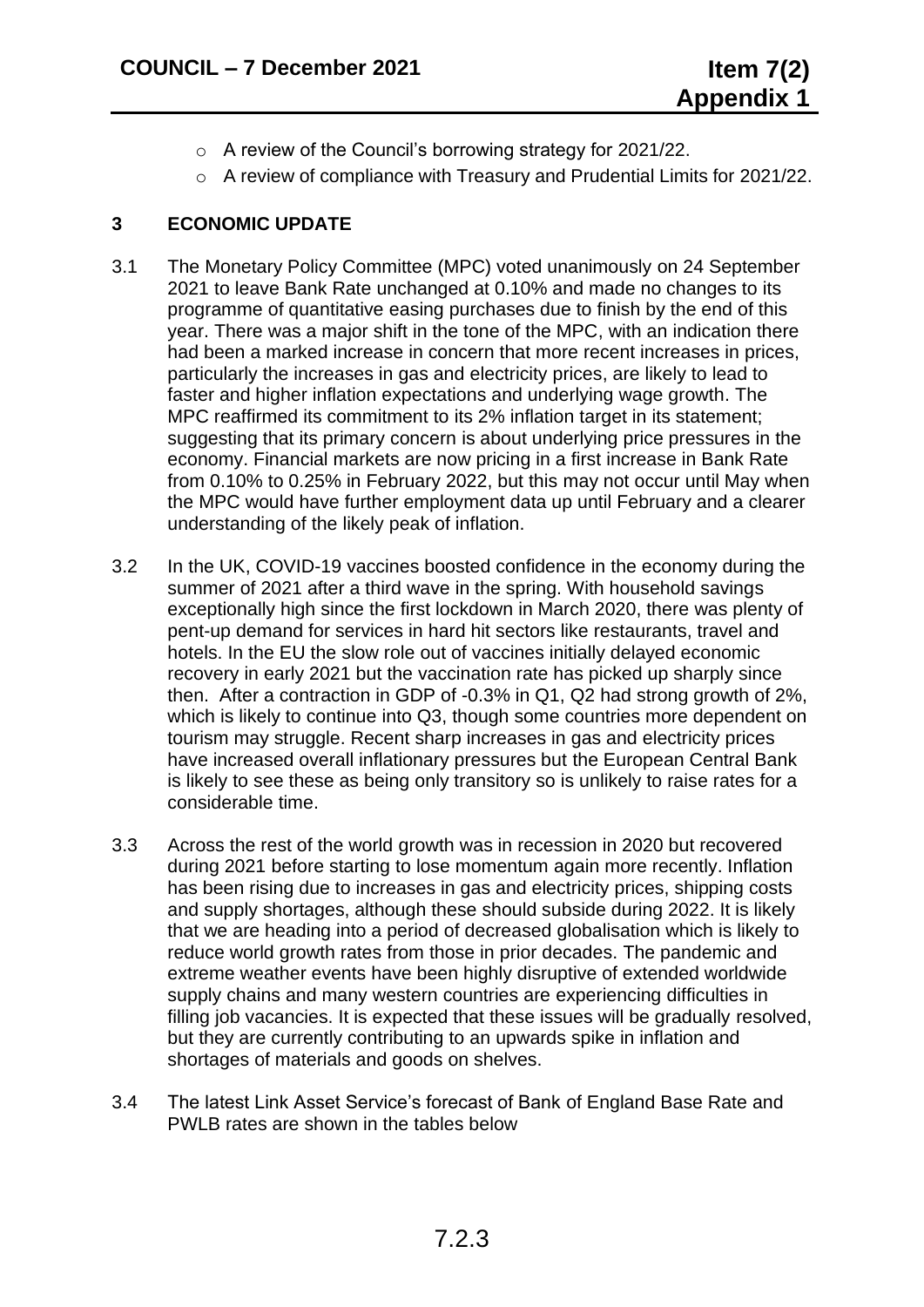| <b>Link Group Interest Rate View</b> |            |          |                                                                                  |  |  |  |  |  |  |                                                                                          |          |
|--------------------------------------|------------|----------|----------------------------------------------------------------------------------|--|--|--|--|--|--|------------------------------------------------------------------------------------------|----------|
|                                      | <b>Now</b> |          |                                                                                  |  |  |  |  |  |  | Dec-21 Mar-22 Jun-22 Sep-22 Dec-22 Mar-23 Jun-23 Sep-23 Dec-23 Mar-24 Jun-24             |          |
| <b>Bank Rate</b>                     | 0.10%      |          |                                                                                  |  |  |  |  |  |  | $0.25\%$   0.25%   0.50%   0.50%   0.50%   0.75%   0.75%   0.75%   0.75%   1.00%   1.00% |          |
| 3 month ave, earnings                | ۰          | $0.30\%$ |                                                                                  |  |  |  |  |  |  | 0.40%   0.50%   0.50%   0.50%   0.60%   0.80%   0.90%   1.00%   1.00%                    | $1.00\%$ |
| 6 month ave, earnings                | ÷          |          | $0.40\%$   0.50%   0.60%   0.60%   0.70%   0.80%   0.90%   1.00%   1.10%   1.10% |  |  |  |  |  |  |                                                                                          | $1.10\%$ |
| 12 month ave, earnings               | ۰.         |          | $0.50\%$   0.60%   0.70%   0.70%   0.80%   0.90%   1.00%   1.10%   1.20%   1.20% |  |  |  |  |  |  |                                                                                          | $1.20\%$ |

| <b>Bank Rate</b>         |            |               |               |               |               |               |               |          |               |               |        |
|--------------------------|------------|---------------|---------------|---------------|---------------|---------------|---------------|----------|---------------|---------------|--------|
|                          | <b>NOW</b> | <b>Dec-21</b> | <b>Mar-22</b> | $Jun-22$      | Sep-22        | <b>Dec-22</b> | <b>Mar-23</b> | $Jun-23$ | $Sep-23$      | <b>Dec-23</b> | Mar-24 |
| <b>Link Group</b>        | 0.10%      | 0.25%         | 0.25%         | 0.50%         | 0.50%         | 0.50%         | 0.75%         | 0.75%    | 0.75%         | 0.75%         | 1.00%  |
| <b>Capital Economics</b> | 0.10%      | 0.25%         | 0.50%         | 0.50%         | 0.50%         | 0.50%         | 0.75%         | 0.75%    | 1.00%         | 1.00%         |        |
| 5yr PWLB Rate            |            |               |               |               |               |               |               |          |               |               |        |
|                          | <b>NOW</b> | <b>Dec-21</b> | <b>Mar-22</b> | <b>Jun-22</b> | <b>Sep-22</b> | <b>Dec-22</b> | <b>Mar-23</b> | $Jun-23$ | <b>Sep-23</b> | <b>Dec-23</b> | Mar-24 |
| <b>Link Group</b>        | 1.46%      | 1.50%         | 1.50%         | 1.60%         | 1.60%         | 1.70%         | 1.70%         | 1.70%    | 1.80%         | 1.80%         | 1.80%  |
| <b>Capital Economics</b> | 1.46%      | 1.60%         | 1.70%         | 1.80%         | 1.90%         | 2.10%         | 2.10%         | 2.10%    | 2.10%         | 2.10%         |        |
| 10yr PWLB Rate           |            |               |               |               |               |               |               |          |               |               |        |
|                          | <b>NOW</b> | <b>Dec-21</b> | <b>Mar-22</b> | $Jun-22$      | $Sep-22$      | Dec-22        | $Mar-23$      | $Jun-23$ | <b>Sep-23</b> | <b>Dec-23</b> | Mar-24 |
| <b>Link Group</b>        | 1.71%      | 1.80%         | 1.90%         | 1.90%         | 2.00%         | 2.00%         | 2.10%         | 2.10%    | 2.20%         | 2.20%         | 2.20%  |
| <b>Capital Economics</b> | 1.71%      | 1.80%         | 2.00%         | 2.10%         | 2.20%         | 2.30%         | 2.30%         | 2.30%    | 2.30%         | 2.30%         |        |
| 25yr PWLB Rate           |            |               |               |               |               |               |               |          |               |               |        |
|                          | <b>NOW</b> | Dec-21        | <b>Mar-22</b> | <b>Jun-22</b> | Sep-22        | <b>Dec-22</b> | <b>Mar-23</b> | $Jun-23$ | <b>Sep-23</b> | <b>Dec-23</b> | Mar-24 |
| <b>Link Group</b>        | 1.91%      | 2.10%         | 2.20%         | 2.30%         | 2.40%         | 2.40%         | 2.40%         | 2.50%    | 2.50%         | 2.60%         | 2.60%  |
| <b>Capital Economics</b> | 1.91%      | 2.10%         | 2.30%         | 2.40%         | 2.60%         | 2.70%         | 2.80%         | 2.80%    | 2.80%         | 2.90%         |        |
| 50yr PWLB Rate           |            |               |               |               |               |               |               |          |               |               |        |
|                          | <b>NOW</b> | <b>Dec-21</b> | <b>Mar-22</b> | $Jun-22$      | Sep-22        | <b>Dec-22</b> | $Mar-23$      | $Jun-23$ | <b>Sep-23</b> | <b>Dec-23</b> | Mar-24 |
| <b>Link Group</b>        | 1.63%      | 1.90%         | $2.00\%$      | 2.10%         | 2.20%         | 2.20%         | 2.20%         | 2.30%    | 2.30%         | 2.40%         | 2.40%  |
| <b>Capital Economics</b> | 1.63%      | 1.90%         | 2.10%         | 2.30%         | 2.40%         | 2.60%         | 2.60%         | 2.70%    | 2.70%         | 2.70%         |        |

3.5 As shown in the table above, LINK Group now forecast one increase in Bank Rate from 0.10% to 0.25% in quarter 3 of 2021/22, a second increase to 0.50% in quarter 1 of 2022/23, a third increase to 0.75% in quarter 4 of 2022/23 and a fourth increase in quarter 4 in 2023/24.

# 3.6 **Significant risks to the forecasts**

- The pandemic causes major long-term scarring of the economy.
- The Government implements an austerity programme that supresses GDP growth.
- The MPC tightens monetary policy too early or too late to ward off building inflationary pressures.
- Major stock markets e.g. in the US, become increasingly judged as being over-valued and susceptible to major price corrections. Central banks become increasingly exposed to the "moral hazard" risks of having to buy shares and corporate bonds to reduce the impact of major financial market sell-offs on the general economy.
- Geo-political risks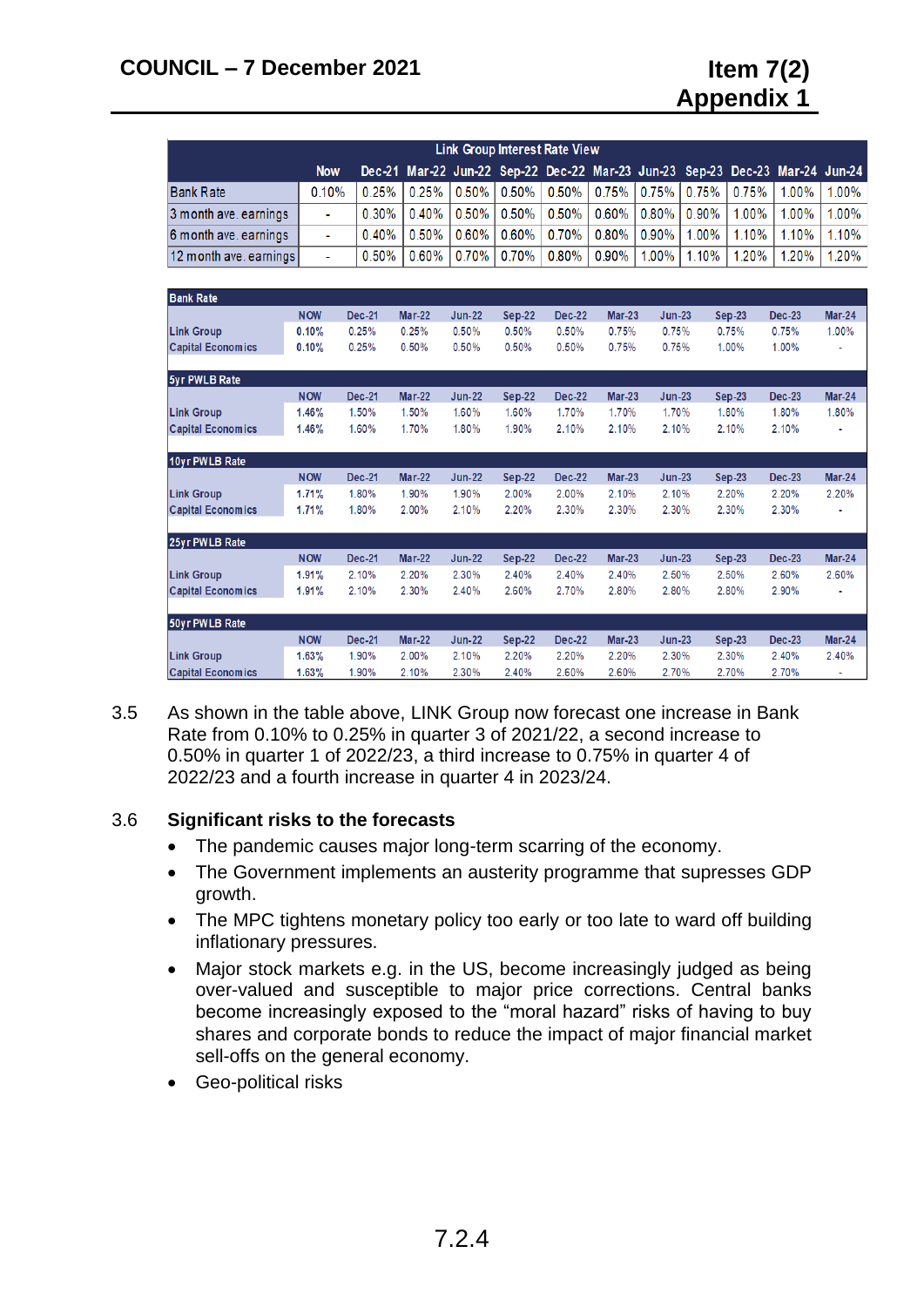#### **4 KEY MOVEMENT / CHANGES TO THE CAPITAL AND TREASURY STRATEGIES**

- 4.1 The Treasury Management and Capital Strategy Statement (TMCSS) for 2021/22 was approved by Full Council on 16 February 2021 as part of the Medium Term Financial Strategy.
- 4.2 There are no policy changes to the TMCSS; the details in this report update the position in the light of the updated economic position and budgetary changes already approved.

# **5 PRUDENTIAL INDICATOR FOR CAPITAL INVESTMENT**

5.1 The table below shows the forecast outturn for capital expenditure at 30 September 2021 compared to the original budget agreed on 16 February 2021.

| <b>Capital Expenditure</b>                     | 2021/22<br>Original<br><b>Estimate</b><br>£'000s | 2021/22<br><b>End of Year</b><br><b>Forecast</b><br>£'000s |
|------------------------------------------------|--------------------------------------------------|------------------------------------------------------------|
| <b>Total</b>                                   | 3,604                                            | 1,459                                                      |
| <b>Financed by:</b>                            |                                                  |                                                            |
| S <sub>106</sub> income                        | 25                                               | 27                                                         |
| Disabled Facilities Grant via Better Care Fund | 475                                              | 356                                                        |
| <b>Capital Finance Reserve</b>                 | 1,263                                            | 854                                                        |
| <b>New Homes Bonus</b>                         | 300                                              | 77                                                         |
| <b>Air Quality Grant Income</b>                |                                                  | 70                                                         |
| <b>Transformation Reserve</b>                  | 50                                               | 50                                                         |
| Hard/Soft Infrastructure Reserve               | 1,491                                            |                                                            |
| Match Funding                                  |                                                  | 25                                                         |
| <b>Total Financing</b>                         | 3,604                                            | 1,459                                                      |

#### **Changes to the Prudential Indicators for the Capital Financing requirement and the Operational Boundary**

- 5.2 The Council currently has no external borrowing.
- 5.3 Net external borrowing should not, except in the short term, exceed the total of Capital Financing Requirement (CFR) in the preceding year plus the estimates of any additional CFR for 2021/22 and next two financial years.

| £000s                  | 2020/21<br><b>Actual</b> | 2021/22<br><b>Estimate</b> | 2022/23<br><b>Estimate</b> | 2023/24<br><b>Estimate</b> |
|------------------------|--------------------------|----------------------------|----------------------------|----------------------------|
| <b>CFR</b>             |                          |                            |                            | 777                        |
| <b>Movement in CFR</b> | -                        | $\overline{\phantom{0}}$   | *                          | *<br>-                     |

*\* No movement is projected in the current estimates.*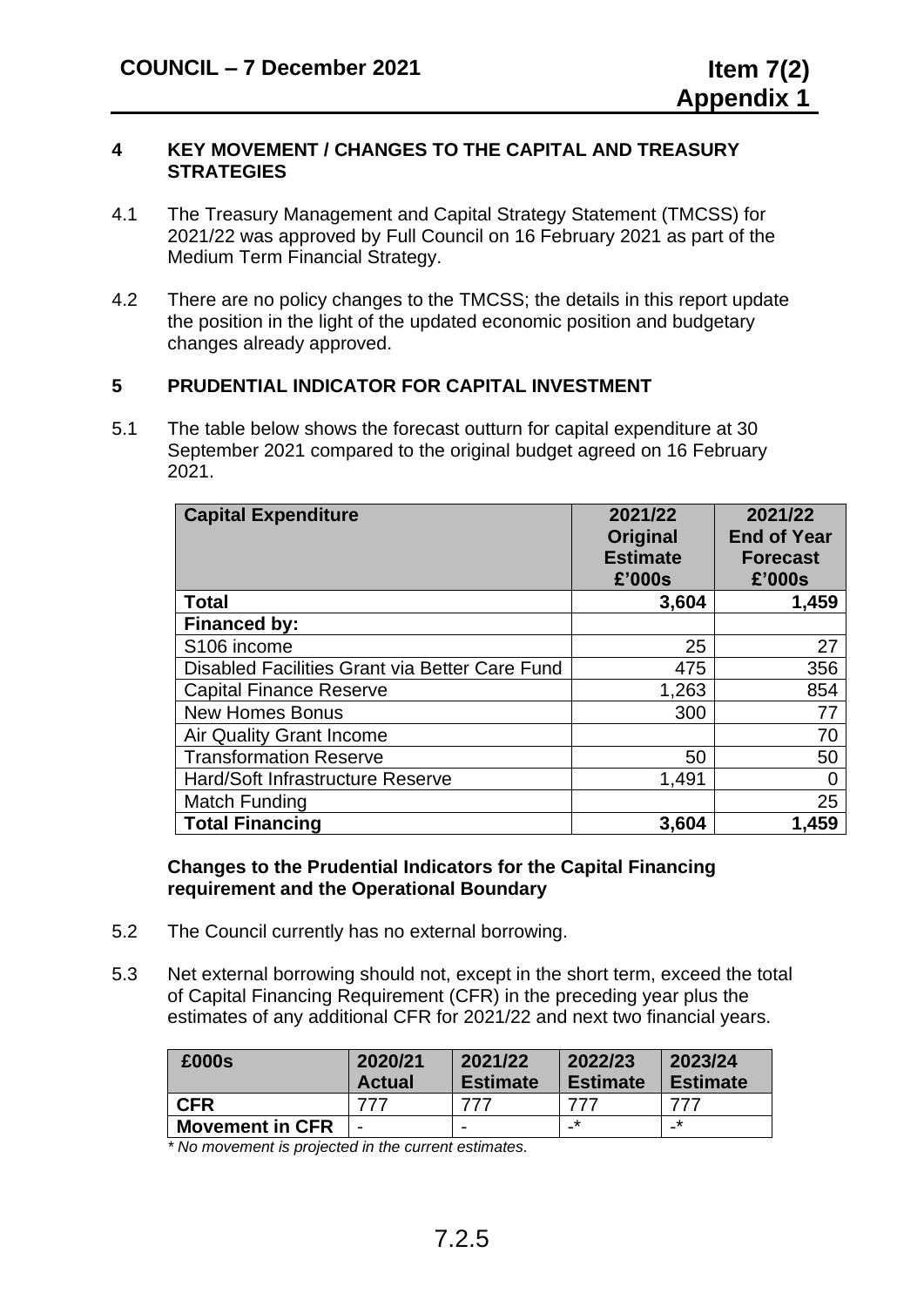- 5.4 The 2008 Capital Finance and Accounting Regulations include a requirement to make prudent annual provision for repayment of debt arising from capital expenditure (known as a Minimum Revenue Provision or MRP). This is to ensure that debt is repaid over a period commensurate with that over which the capital expenditure provides benefits. If the Council does decide to borrow externally in future an MRP policy will need to be agreed and implemented. This would be set out in the relevant Treasury Management Strategy Statement for the year.
- 5.5 There are no changes to the Authorised and Operational limits (upper limit beyond which external debt is prohibited) which is outlined in the Treasury Management Strategy and can only be revised by Full Council. As there has been no borrowing, there has not been any breach of these limits.

# **6 INVESTMENT PORTFOLIO 2021/22**

- 6.1 In accordance with the Prudential Code, it is the Council's priority to ensure security of capital, then liquidity, then obtaining an appropriate level of return which is consistent with the Council's risk appetite. Given the Council's current low risk appetite, investment returns are also likely to remain low.
- 6.2 The Council started the year with £17m of investments and £4.48m in its main current account. The balance of investments held on 30 September 2021 was £22.0m, plus £1.59m in the main current account. The table below summarises the investment transactions that have taken place.

|                                                      | <b>Investments</b><br>£000's | <b>Current</b><br><b>Account</b><br>£000's | No. of<br><b>Investments</b> |
|------------------------------------------------------|------------------------------|--------------------------------------------|------------------------------|
| <b>Balance on Investments</b><br>1 April 2021        | 17,000                       | 4,485                                      | 10                           |
| <b>Investments placed</b><br>$01/04/21 - 30/09/21$   | 40,100                       |                                            |                              |
| <b>Investments realised</b><br>$01/04/21 - 30/09/21$ | 35,100                       |                                            |                              |
| <b>Balance on Investments</b><br>30 Sept 2021        | 22,000                       | 1,598                                      | 10                           |

6.3 The graph below shows the average investments held by the authority over the first six months of the year. There was an increase at the beginning of the year due to receiving £3m in Covid-19 Business Restart Grants, after which the level of investments remained fairly steady.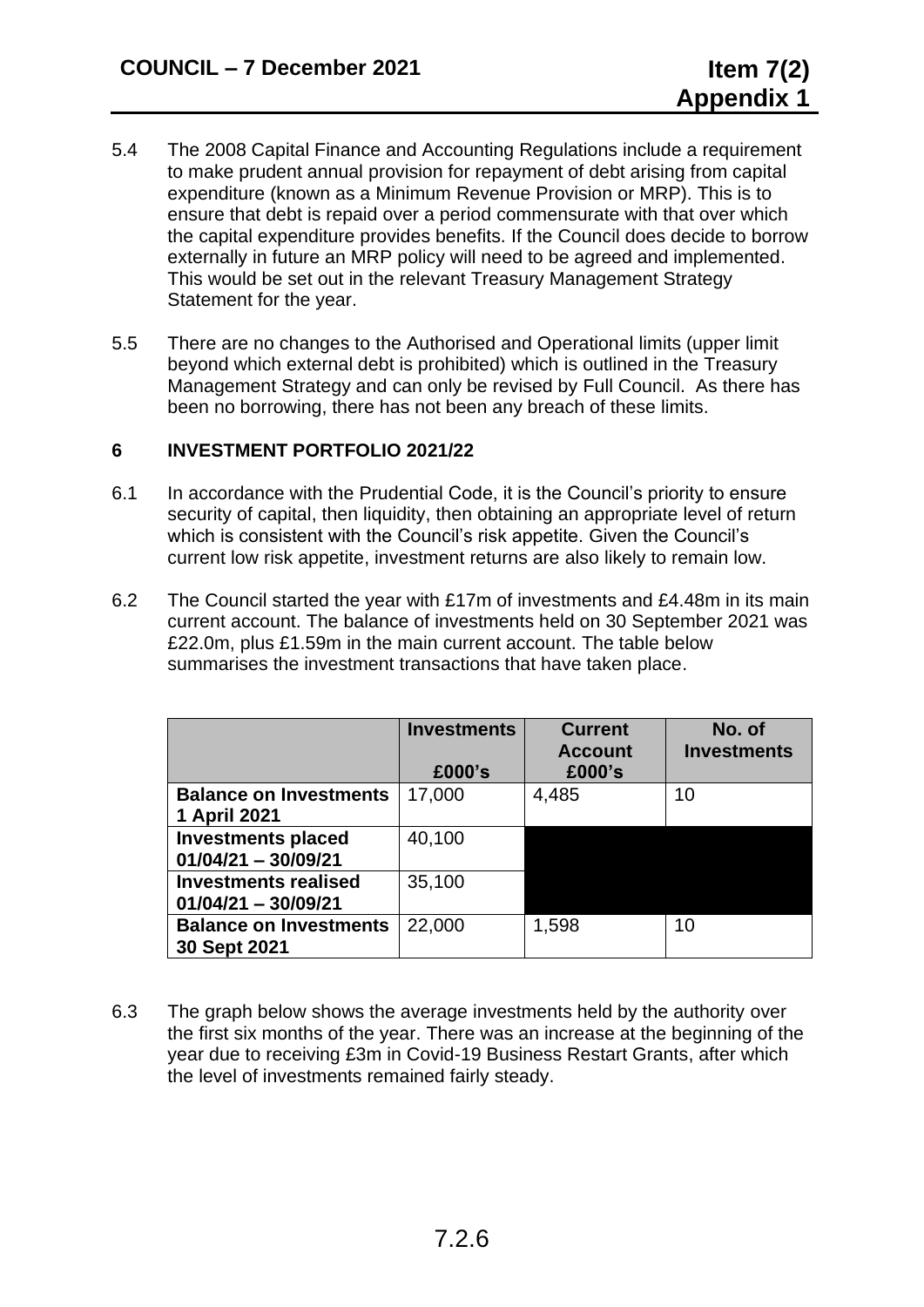



6.4 The balance of £22m held at end of September was comprised of the following investments.

| <b>Counterparty</b>       | <b>Investments</b><br>£000 | Interest rate<br>(as at<br>30/09/2021) | % of total<br><b>Investments</b><br>held |
|---------------------------|----------------------------|----------------------------------------|------------------------------------------|
| Santander 95 day          | 6,000                      | 0.2%                                   | 27                                       |
| account                   |                            |                                        |                                          |
| Lloyds 95 day             | 3,000                      | 0.05%                                  | 14                                       |
| account                   |                            |                                        |                                          |
| <b>Money Market Prime</b> | 2,000                      | 0.01%                                  | 9                                        |
| (Instant)                 |                            |                                        |                                          |
| <b>Money Market</b>       | 5,000                      | 0.01%                                  | 23                                       |
| <b>Deutsche (Instant)</b> |                            |                                        |                                          |
| Handelsbanken             | 6,000                      | 0.02%                                  | 27                                       |
| (Instant)                 |                            |                                        |                                          |

6.5 Interest earned to end of September totalled £12,065. Forecast investment return for 2021/22 is £25,116. No interest was originally budgeted due to the historically low rates; however, investments have given some return over the Bank of England interest rate. The income the Council has received relates to larger balances held from additional grants and reliefs when interest rates were slightly higher. The table below shows the returns the Council are receiving compared to financial benchmarks.

#### **Investment Performance at 30 September 2021**

| Benchmark | <b>Benchmark Return</b><br>% | <b>Council Performance</b><br>% | Investment Interest<br><b>Earned</b><br>с |  |  |
|-----------|------------------------------|---------------------------------|-------------------------------------------|--|--|
| 7 day     | $-0.08$                      | 0.00                            |                                           |  |  |
| month     | $-0.07$                      | 0.01                            | 10                                        |  |  |